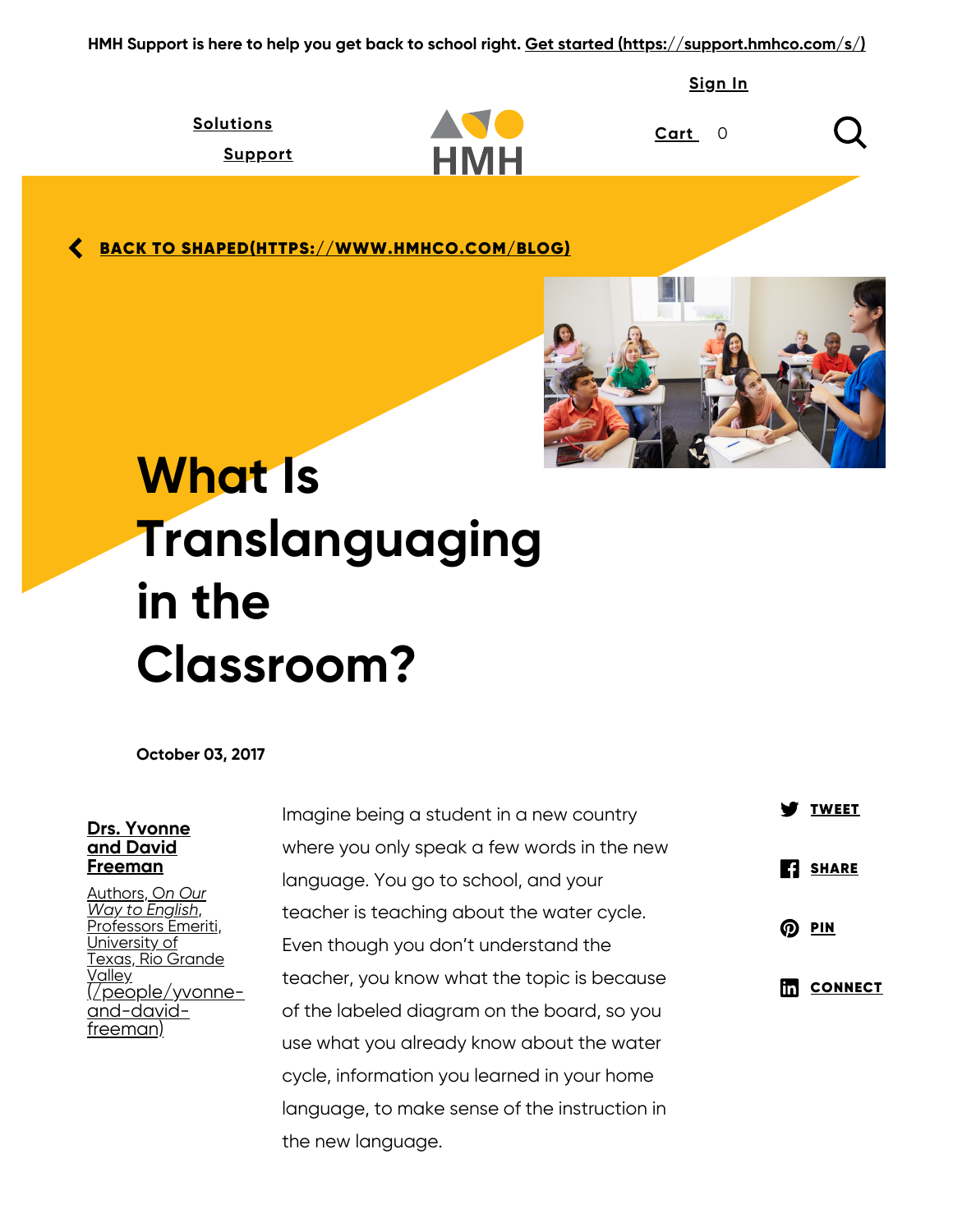| HMH Support is here to he <b>pper you in the OD</b> s @10 right. Get started (https://support.hmhco.com/s/) |  |
|-------------------------------------------------------------------------------------------------------------|--|
| <b>Translanguaging</b><br>Sign In                                                                           |  |
| <b>Solutions</b> What you are doin is a languaging<br>Cart<br>O                                             |  |
| SupportGarcía & Wei, 2014 MH                                                                                |  |
| http://www.tandfonline.com/doi/abs/10.1080/15235882.2014.965361);                                           |  |
| Creese & Blackledge, 2010                                                                                   |  |
| https://pdfs.semanticscholar.org/26c0/32139c250cd9e9a3ed733c5c57a55                                         |  |
| You are using all your linguistic and cognitive                                                             |  |
| resources to make sense of the academic                                                                     |  |
| content being delivered in a language you                                                                   |  |
| are just starting to learn. You are what is now                                                             |  |
| called an emergent bilingual (García, 2009                                                                  |  |
| <u> (http://www.tandfonline.com/doi/abs/10.1080/19313152.2011.539491)).</u>                                 |  |
| You are becoming bilingual. As you learn a                                                                  |  |
| new language, you are not forgetting what                                                                   |  |
| you already learned in your home language;                                                                  |  |
| rather, you are leveraging it to learn the                                                                  |  |
| target language. And if your home language                                                                  |  |
| and the new language are related, you might                                                                 |  |
| even recognize some words, especially                                                                       |  |
| academic words with a Latin base like                                                                       |  |
| precipitation and evaporation.                                                                              |  |
| Translanguaging is a normal practice in                                                                     |  |
| bilingual communities, and educators are                                                                    |  |
| ataataa ta xaali-a thad titabaa dadka laa la                                                                |  |

beginning to realize that it should also be a strategy teachers can use to help students draw on all their linguistic resources as they read, write, and discuss academic subjects in a new language. A student's home language can serve as a scaffold in the process of acquiring additional languages and a scaffold for learning academic content in the new language.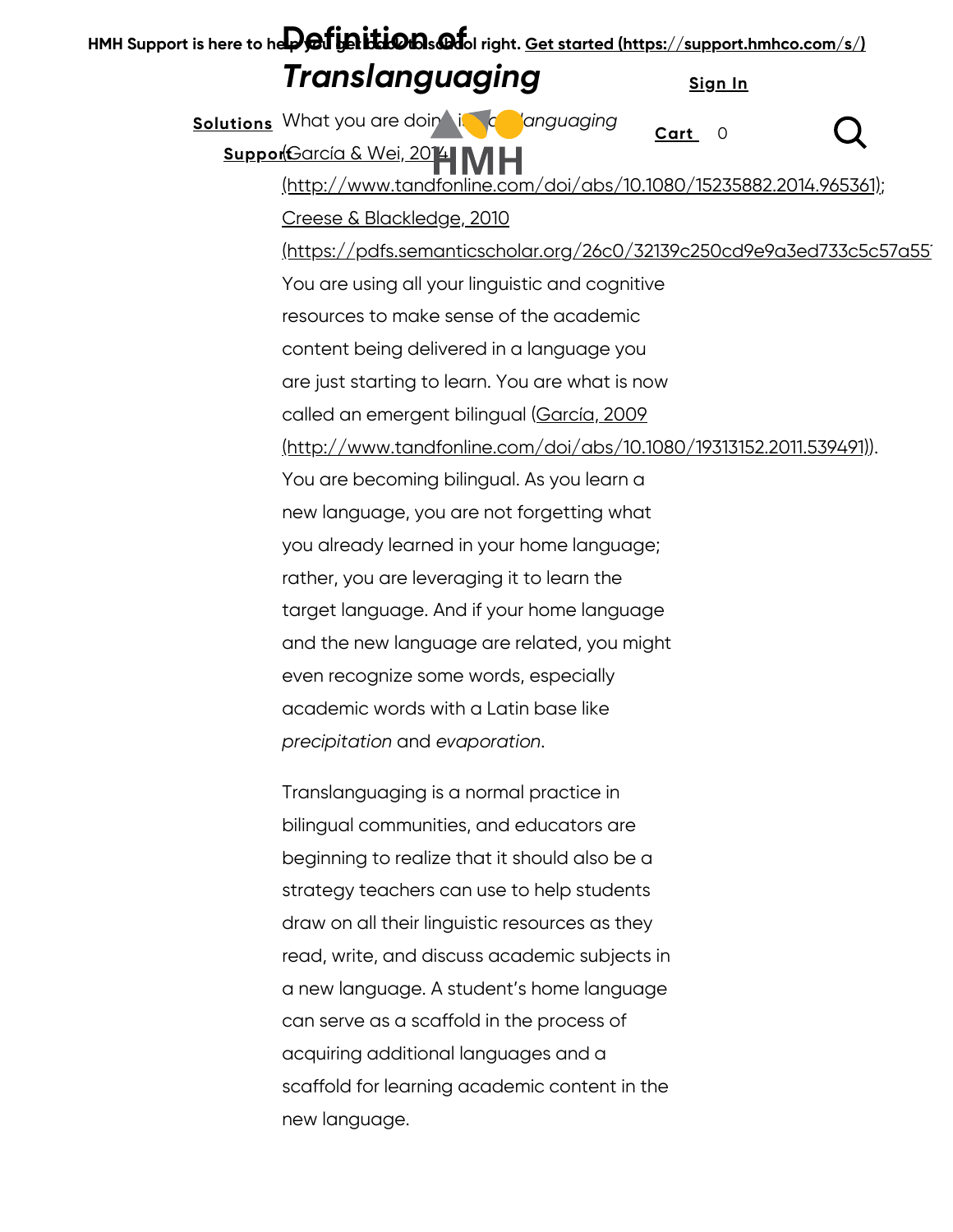HMH Support is here to he $\beta$ Ut  $\pm$  SN.ct to school right. <u>[Get started \(https://support.hmhco.com/s/\)](https://support.hmhco.com/s/)</u> Translanguaging Just Solutions [Code Sw](https://www.hmhco.com/classroom-solutions)i[tching?](https://www.hmhco.com/) Supportinguists have used the left code switching to describe the process of moving from one language (or linguistic code) to another. Code switching was often seen as a weakness, a lack of proficiency in a language. As a result, educators were encouraged to limit all classroom communication to English, because the commonly held belief was that more English instruction would lead to more rapid English acquisition. However, research in sociolinguistics and neurolinguistics has shown that bilinguals do not have two separate languages (Grosjean, 2010 [\(http://www.tandfonline.com/doi/abs/10.1080/13670050.2010.538192?](http://www.tandfonline.com/doi/abs/10.1080/13670050.2010.538192?journalCode=rbeb20) journalCode=rbeb20); Bialystok, 2011 [\(https://www.ncbi.nlm.nih.gov/pmc/articles/PMC4341987/\)\)](https://www.ncbi.nlm.nih.gov/pmc/articles/PMC4341987/). Instead, they have what is now referred to as one linguistic repertoire that consists of features of the languages they speak. Bilinguals are not simply two monolinguals in one person. Rather, they are individuals whose language includes features (phonological, morphological, syntactic, and pragmatic) of all the languages they speak. Effective instruction involves using strategies to draw on all the language resources every student has. [Sign](https://www.hmhco.com/account/sign-in?inCheckout=false) In [Cart](https://www.hmhco.com/hmhstorefront/cart) 0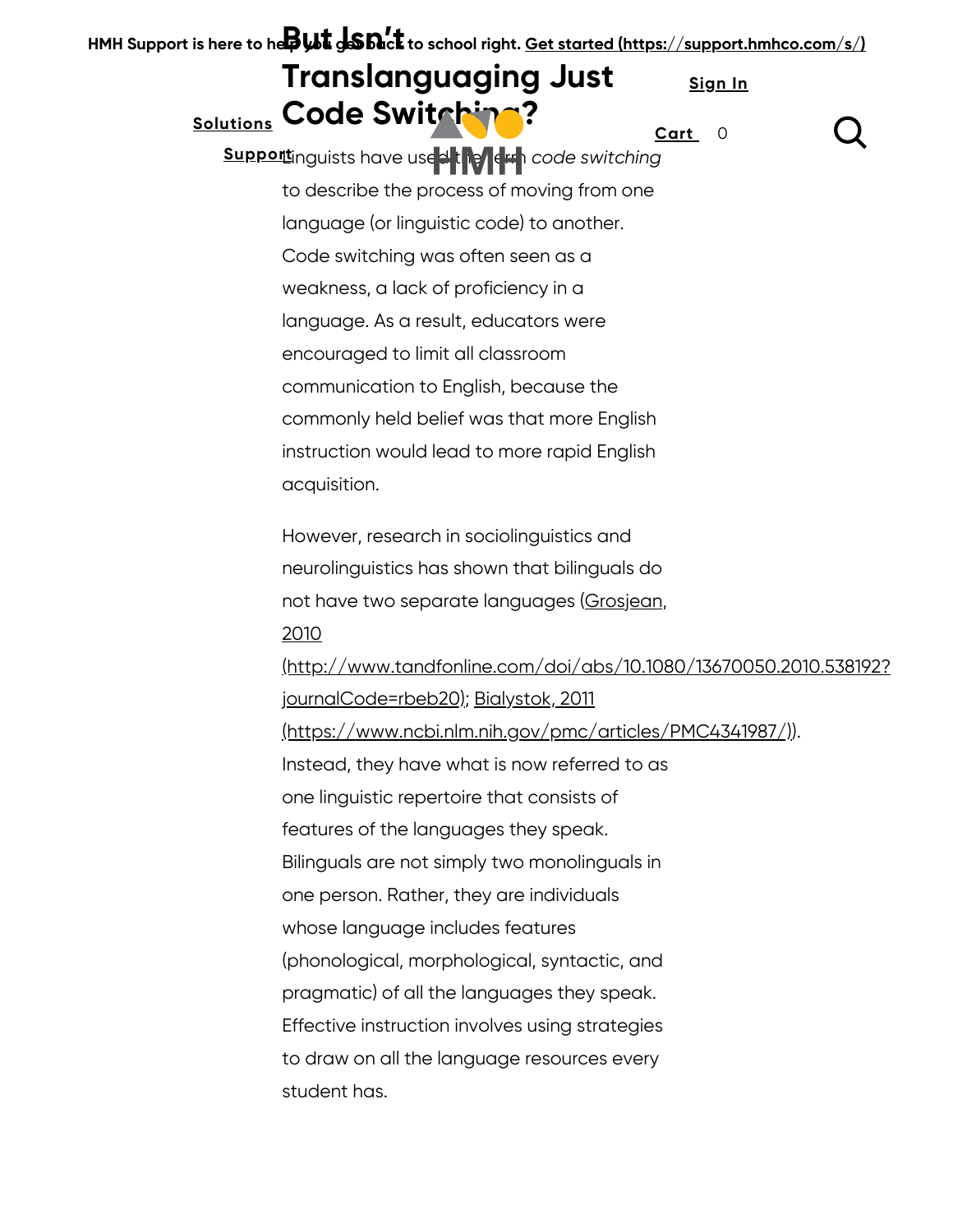### HMH Support is here to help you get back to sehool right. <u>[Get started \(https://support.hmhco.com/s/\)](https://support.hmhco.com/s/)</u> holistic view of bilinguals. This view recognizes that bilinguals have just one Solutions [language syst](https://www.hmhco.com/classroom-solutions)e[m, not two or](https://www.hmhco.com/) more, and tha Cart 0 Support<br> [effective instruc](https://www.hmhco.com/support)tion in the finding ways to help students draw on all their linguistic resources, their full repertoire, to learn academic content in a new language. While students do need solid and extended instruction in English to acquire English, strategic use of their home language can accelerate both their acquisition of English and their understanding of math, science, social studies, and language arts being taught in the new language. [Sign](https://www.hmhco.com/account/sign-in?inCheckout=false) In

## What Are Some Effective Translanguaging Strategies?

Some educators have thought that translanguaging is like translating. In some classes, bilingual teachers have tried to help their emergent bilingual students learn academic subjects by translating everything they say. This concurrent translation, however, does not help students. There simply isn't time to translate everything that should be taught, and even if there was enough time, students would tune out the English and just wait for the translation into their new language. They wouldn't acquire much English, and they wouldn't learn much academic content either.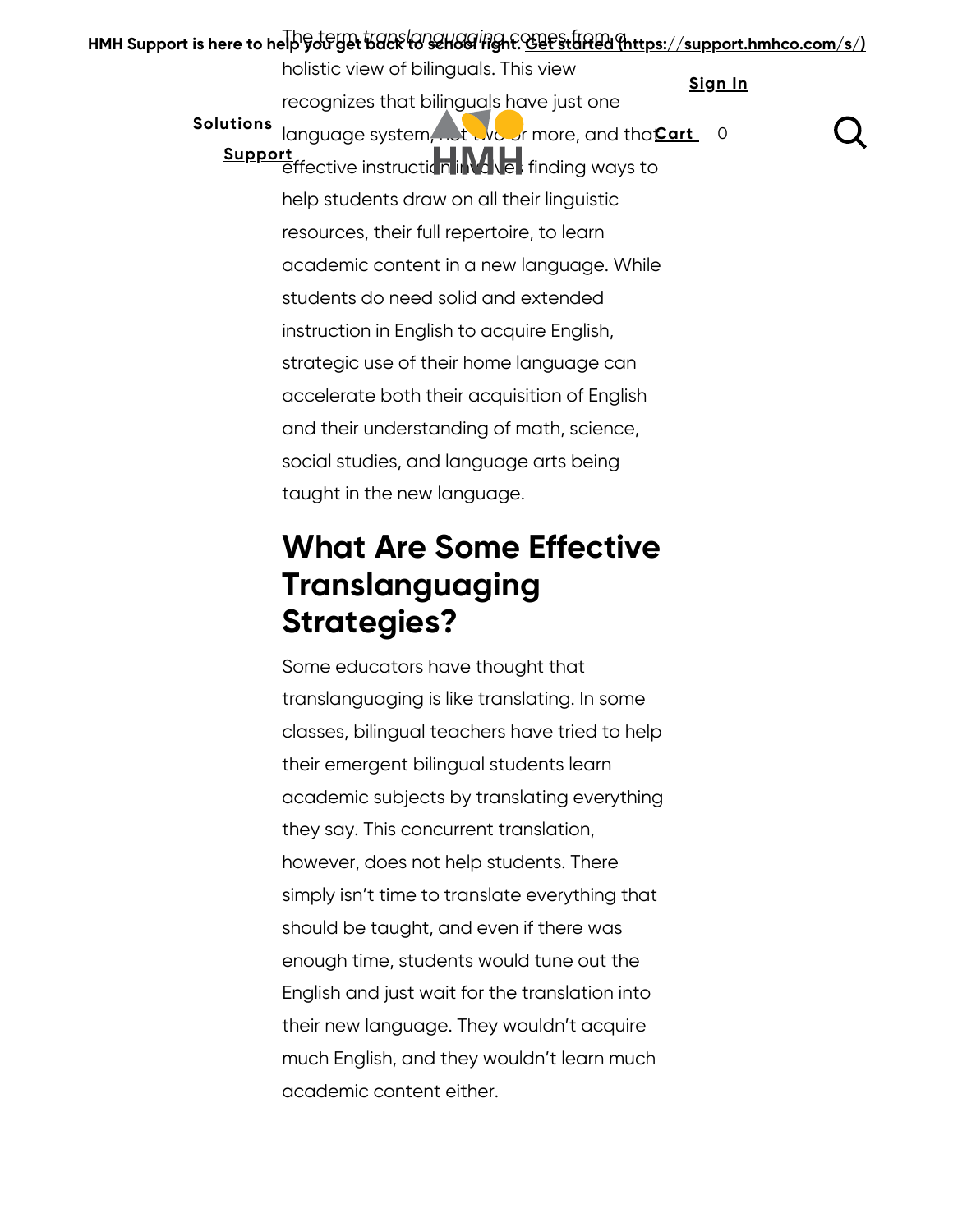|                                                      | HMH Support is here to help you get back to serious right. Get started (https://support.hmhco.com/s/) |  |  |
|------------------------------------------------------|-------------------------------------------------------------------------------------------------------|--|--|
|                                                      | emergent bilinguals' home languages<br>Sign In                                                        |  |  |
|                                                      | without direct translation of the content.                                                            |  |  |
| <b>Solutions</b>                                     | Research has shown how good teachers, Cart 0                                                          |  |  |
|                                                      | <b>Support</b> whether they are <b>on Ry the Support</b>                                              |  |  |
|                                                      | as a second language (ESL) teachers, or                                                               |  |  |
|                                                      | mainstream teachers with emergent                                                                     |  |  |
|                                                      | bilinguals in their classes, find ways to help all                                                    |  |  |
|                                                      | their students use their full linguistic resources                                                    |  |  |
|                                                      | as they read, write, and discuss academic                                                             |  |  |
|                                                      | subjects ( <u>García et al., 2013</u>                                                                 |  |  |
| http://www.nysieb.ws.gc.cuny.edu/files/2013/05/CUNY- |                                                                                                       |  |  |
|                                                      | NYSIEB-Framework-for-EB-with-Low-Home-                                                                |  |  |
|                                                      | Literacy-Spring-2013-Final-Version-05-08-                                                             |  |  |
|                                                      | <u> 13.pdf); García, Ibarra Johnson, &amp; Seltzer,</u>                                               |  |  |
|                                                      | 2017                                                                                                  |  |  |
|                                                      | <u>(http://www.tandfonline.com/doi/abs/10.1080/09500782.2016.1255224))</u> .                          |  |  |

#### **AND** English 3D Provide targeted academic language support to multilingual learners. LEARN MORE

[\(/programs/english-3d\)](https://www.hmhco.com/programs/english-3d)

## A Translanguaging Example: How It Looks in **Class**

In a math class with students from six different language backgrounds, the teacher was teaching students how to determine the volume of different three-dimensional figures. Students kept a journal in their home language or in English to answer the questions "What is volume?" and "How do we determine volume in a figure?"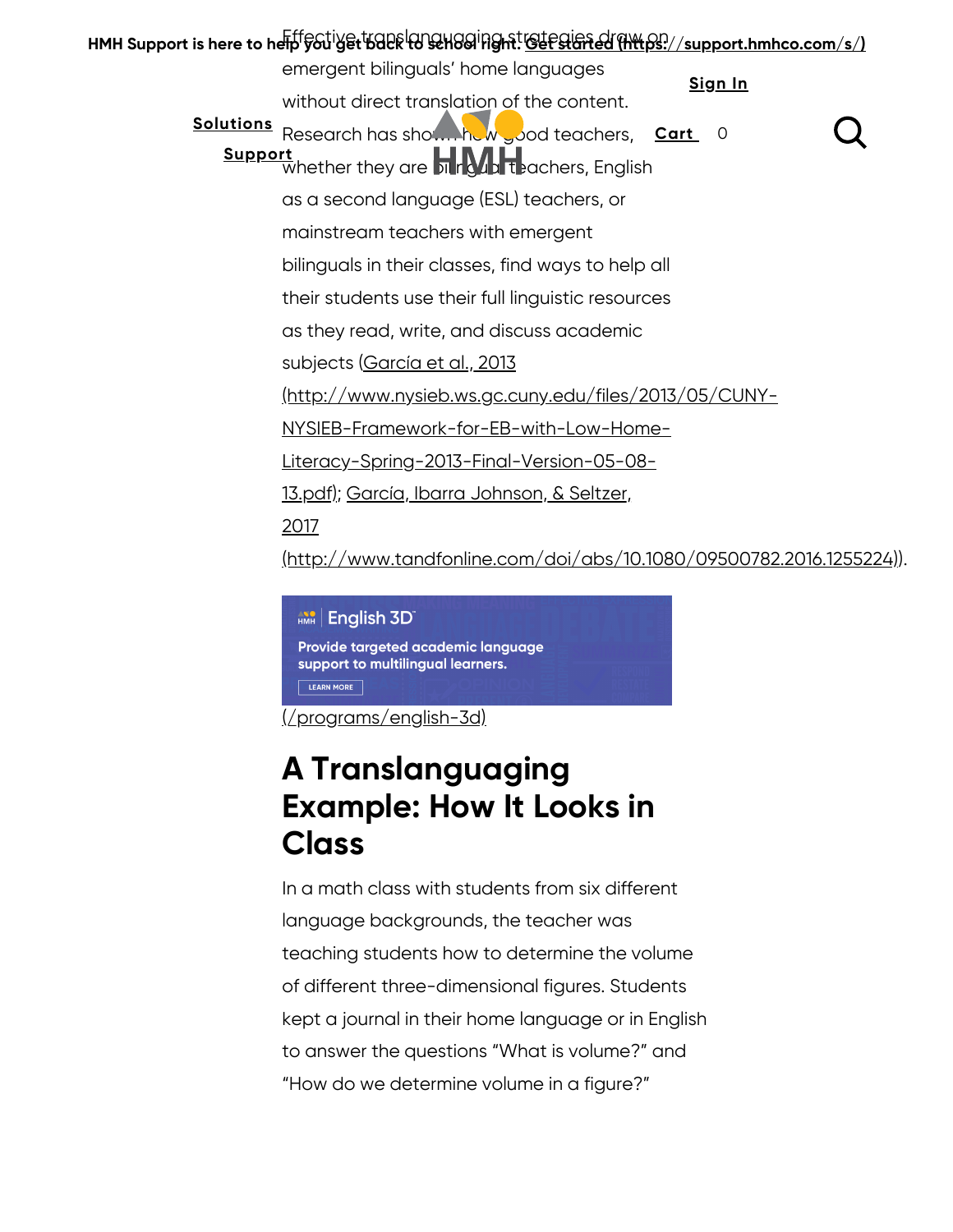#### HMH Support is here to help you get back to School France <u>vapes arred (https://support.hmhco.com/s/)</u> math vocabulary: volume, cone, prism, and Sign In

cylinder. She held up various object[s and asked](https://www.hmhco.com/account/sign-in?inCheckout=false) Solutions [students, "Wh](https://www.hmhco.com/classroom-solutions)at i[s this figure](https://www.hmhco.com/)?" and "What allert 0 Support [some examples](https://www.hmhco.com/support) of the Marigures in real life?" For each figure, she asked students with different home languages how to say the word in their own language and to write the word on the board. In some cases, the students recognized that the word in their language was a cognate or an English word. For example, the Spanish words cono and cilinder are cognates of the English terms cone and cylinder.

> As students solved problems to find the volume of different figures, they sat in same homelanguage groups. They were told that they could use their home language or English as they discussed how to solve the problems. They also had access to electronic translation resources they could use to help understand the problems. When they were finished, each group reported in English how they had solved the problem, and they wrote down their solution in English.

> To support her emerging bilinguals in this exercise, the teacher didn't speak all the home languages of her students, but helped them learn important math concepts and to acquire academic English by using these effective translanguaging strategies.

She asked students to share the name of 1. the figures in their home language. She had them find cognates where possible; in some cases, the written language was very different but the sounds were similar.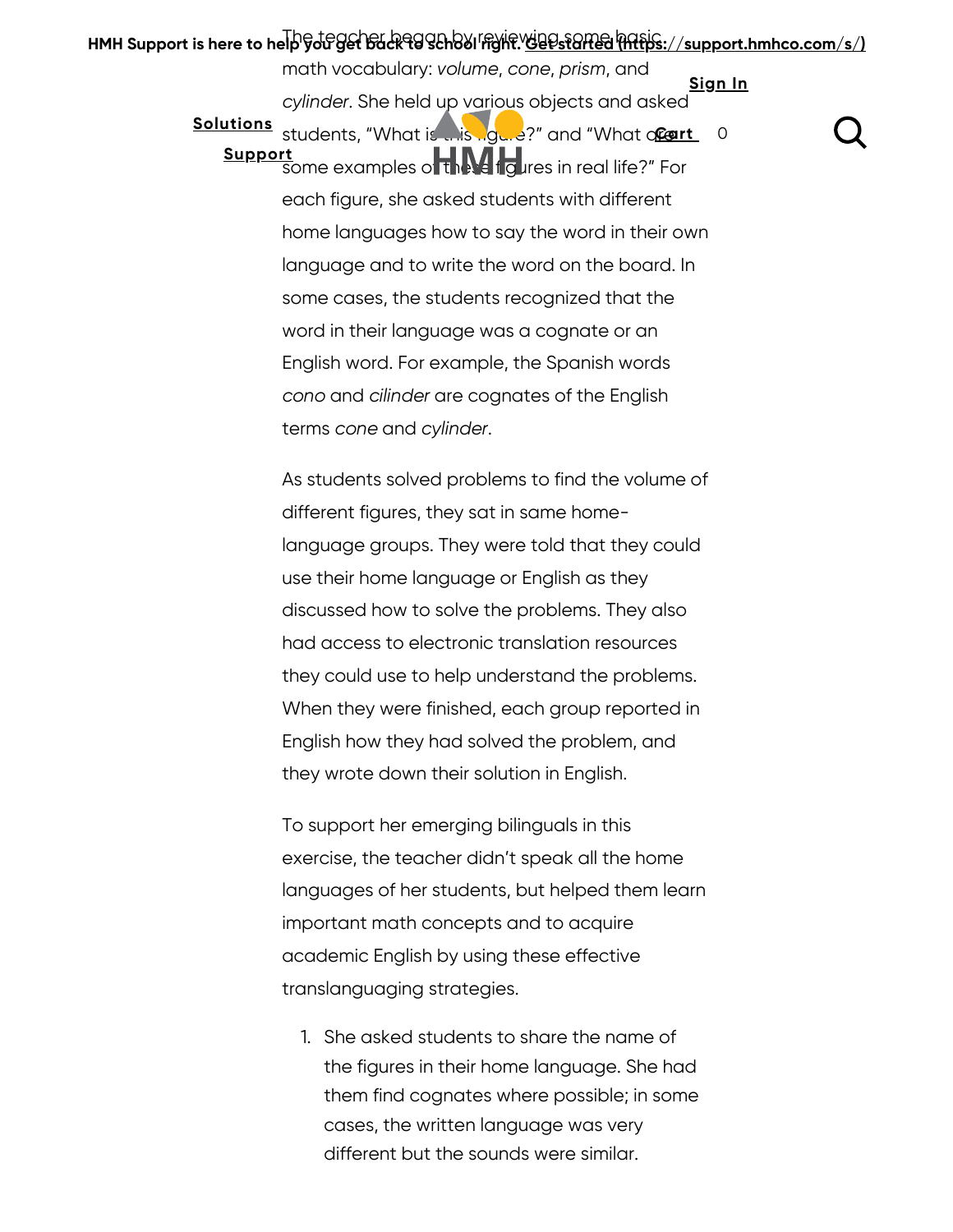#### HMH Support is here to help you get back to school right. [Get started \(https://support.hmhco.com/s/\)](https://support.hmhco.com/s/) resources to support their work.

3. She placed them in same hom[e-language](https://www.hmhco.com/account/sign-in?inCheckout=false) <mark>Sign In</mark>

Cart 0

#### **[Solutions](https://www.hmhco.com/classroom-solutions)**

**Support** 

[home lang](https://www.hmhco.com/support)uage, English, or both.

groups to discuss in problems [using their](https://www.hmhco.com/hmhstorefront/cart)

4. She allowed stūdēnts to make journal entries in their home language or in English.

As this translanguaging example shows, translanguaging strategies designed to draw on students' full linguistic repertoires require careful planning by the teacher. She doesn't simply translate. Instead, she finds ways for her students to use all their cognitive and linguistic resources to learn academic English and academic content in English. At the same time, she recognizes and builds on their bilingual identities. As a result, her students are engaged and fully involved in her math class.

The views expressed in this article are those of the authors and do not necessarily represent those of HMH.

[Professional Learning \(/blog?](https://www.hmhco.com/blog?tags=professional-learning) tags=professional-learning)

[Literacy \(/blog?tags=literacy\)](https://www.hmhco.com/blog?tags=literacy)

[English Learners \(/blog?tags=english](https://www.hmhco.com/blog?tags=english-learners)learners)

Be the first to read the latest from Shaped.

SUBSCRIBE TO SHAPED [\(HTTPS://LEARNING.HMHCO.COM/SUBSCRIBE-](https://learning.hmhco.com/subscribe-to-shaped)TO-SHAPED)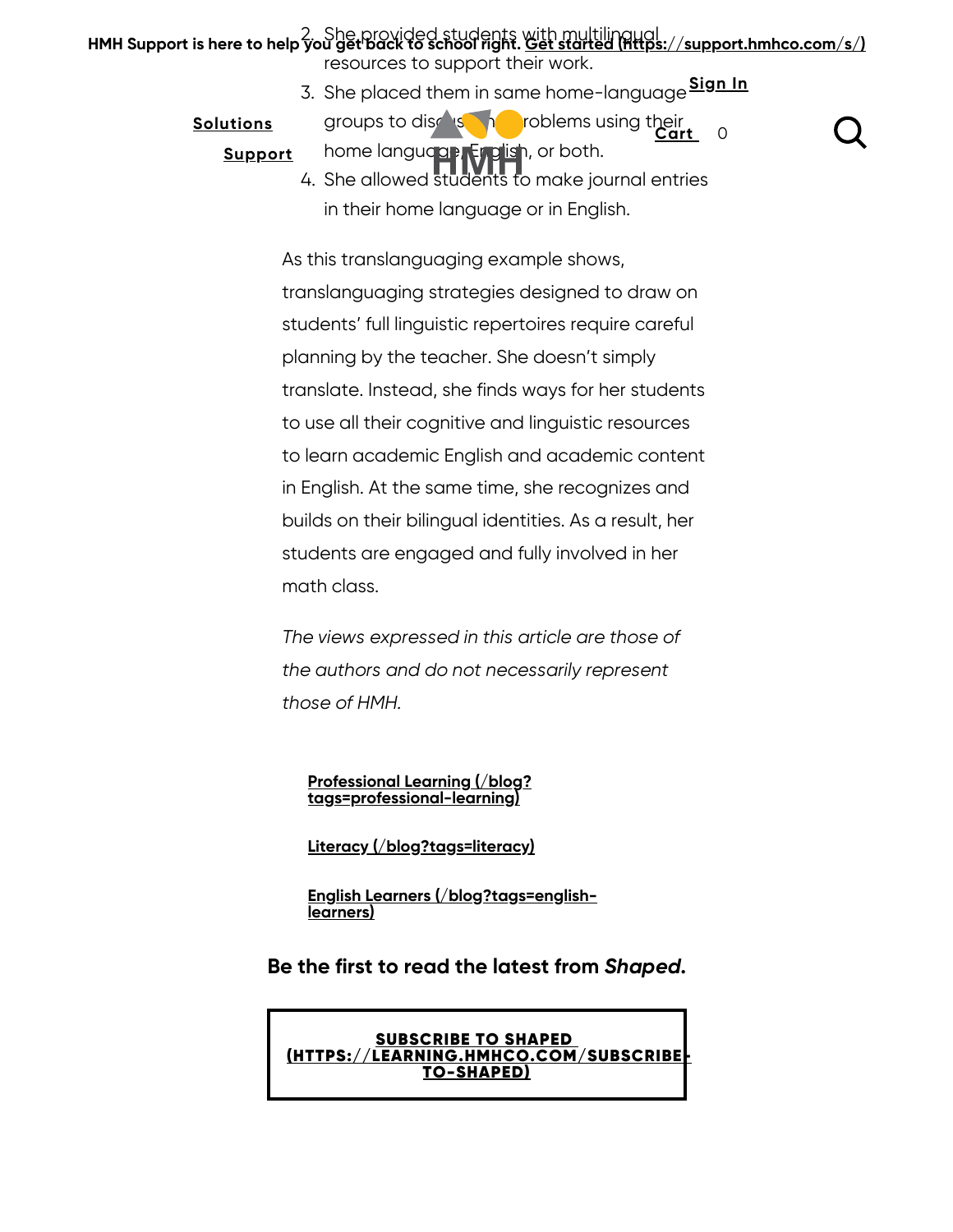#### RELATED POSTS HMH Support is here to help you get back to school right. [Get started \(https://support.hmhco.com/s/\)](https://support.hmhco.com/s/)

[Sign](https://www.hmhco.com/account/sign-in?inCheckout=false) In



Teaching Fact vs. Opinion: Tips, Activities, and **Resources** 

Journalist and educator Esther Wojcicki provides tips, resources, and activities to help students differentiate between fact and opinion in an era where misinformation is prevalent.

What is Social-Emotional Learning (SEL) in Education? Insights and Resources for K–12 Educators

Discover what research says about the importance of SEL and how best to improve its integration in schools.

Jordan Friedman **Shaped Editor** 

#### **Esther Wojcicki Journalist and Teacher;**

Founder, Palo Alto High Media Arts Program

October 08, 2021

October 04, 2021

[\(https://www.hmhco.com/blog/what](https://www.hmhco.com/blog/what-is-social-emotional-learning-insights-and-resources-for-teachers)is-social-emotionallearning-insights-andresources-for-teachers)

[\(https://www.hmhco.com/blog/teaching](https://www.hmhco.com/blog/teaching-fact-versus-opinion)fact-versus-opinion)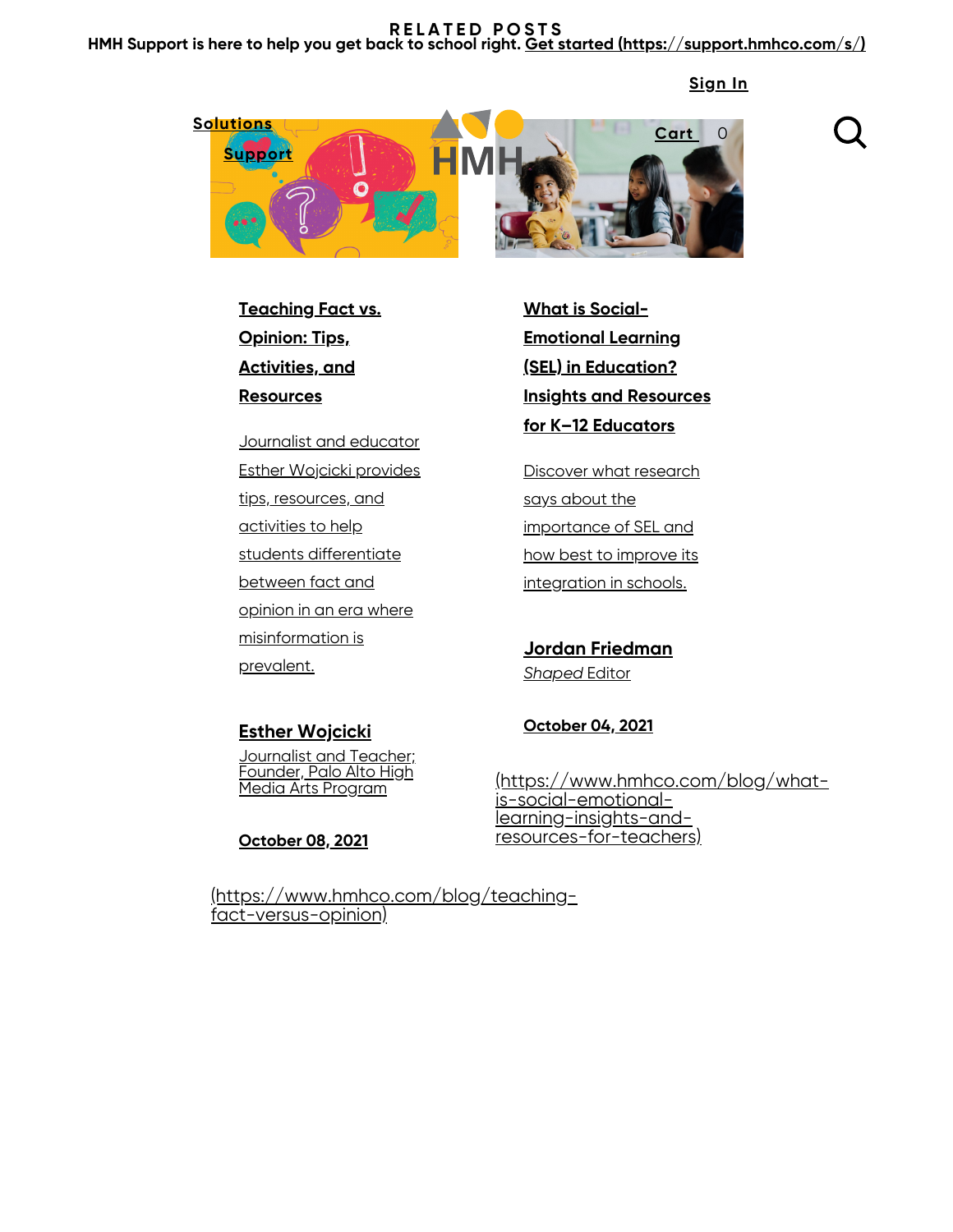

Get the latest from HMH



Houghton Mifflin Harcourt.



HMH Education [\(https://www.hmhbooks.com/\)](https://www.hmhbooks.com/) Support [\(https://www.hmhco.com/\)](https://www.hmhco.com/) HMH Books & Media **Customer** [\(https://support.hmhco.com/s/\)](https://support.hmhco.com/s/) ICLE <u>(https://leade(detdposo/n/c/areers.hmhco.com[\(https://www.hmhco.com/about](https://www.hmhco.com/about-us/press-releases)</u> **Careers** <u>Newsroom</u> us/pressreleases) Heinemann <u>(https://www.**(heirpen/din.hr.obrod)**com/investors/default.aspx)</u> **Investors** 

<u>[Math](https://mathsolutions.com/)</u> solutions and